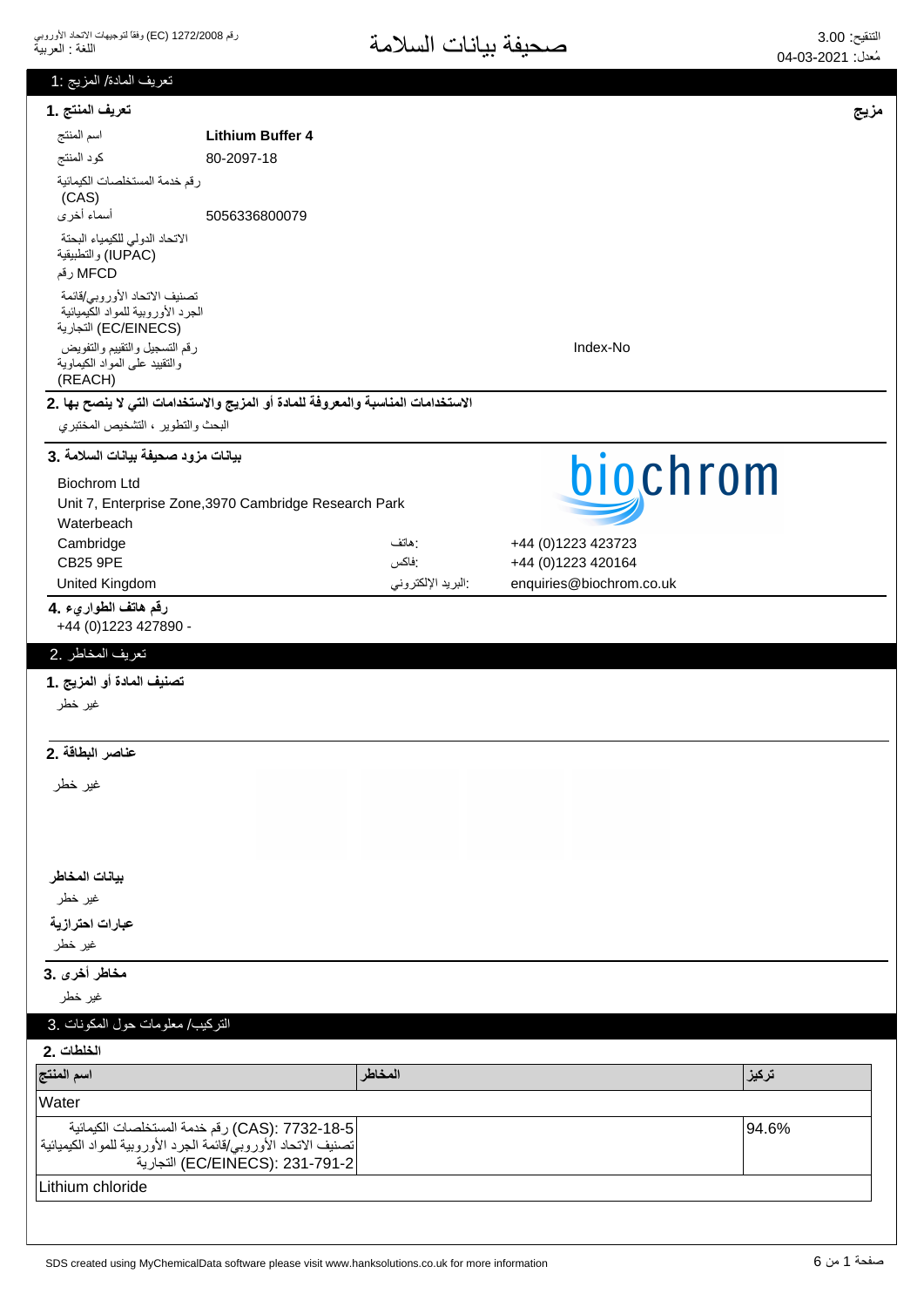|                                                                   |                                                                                                                                                    | <sup>ستن</sup> . 2011-00-01 |
|-------------------------------------------------------------------|----------------------------------------------------------------------------------------------------------------------------------------------------|-----------------------------|
|                                                                   | CAS): 7447-41-8) رقم خدمة المستخلصات الكيمائية<br>تصنيف الاتحاد الأوروبي/قائمة الجرد الأوروبية للمواد الكيميائية                                   | 4.1%                        |
|                                                                   | EC/EINECS): 231-212-3) التجارية                                                                                                                    |                             |
| Citric acid                                                       |                                                                                                                                                    |                             |
|                                                                   | CAS): 77-92-9) رقم خدمة المستخلصات الكيمائية<br>تصنيف الاتحاد الأوروبي/قائمة الجرد الأوروبية للمواد الكيميائية<br>EC/EINECS): 201-069-1) التجارية  | 1.0%                        |
| Thiodiglycol                                                      |                                                                                                                                                    |                             |
|                                                                   | CAS): 111-48-8) رقم خدمة المستخلصات الكيمائية<br>تصنيف الاتحاد الأوروبي/قائمة الجرد الأوروبية للمواد الكيميائية<br>EC/EINECS): 203-874-3) التجارية | 0.2%                        |
| Phenol                                                            |                                                                                                                                                    |                             |
|                                                                   | CAS): 108-95-2) رقم خدمة المستخلصات الكيمائية<br>تصنيف الاتحاد الأوروبي/قائمة الجرد الأوروبية للمواد الكيميائية<br>EC/EINECS): 203-632-7) التجارية | 0.1%                        |
| إجراءات الإسعافات الأولية .4                                      |                                                                                                                                                    |                             |
| وصف إجراءات الإسعافات الأولية .1                                  |                                                                                                                                                    |                             |
| ملامسة الجلد                                                      | اغسل فورأ بالكثير من الصابون والماء                                                                                                                |                             |
| ملامسة العينين                                                    | شطف فتح العين لعدة دقائق نحت المياه الجارية                                                                                                        |                             |
| الابتلاع                                                          | .لا تقم بتحريض القيء<br>نغسل الفم بالمماء<br>استشر الطبيب                                                                                          |                             |
| الاستنشاق                                                         | نوفير الهواء النقي استشارة الطبيب في حالة الشكاوى                                                                                                  |                             |
| أهم الأعراض والتأثيرات .2                                         |                                                                                                                                                    |                             |
| فد يكون هناك تهيج واحمرار                                         |                                                                                                                                                    |                             |
| دلالة على أي عناية طبية فورية .3                                  |                                                                                                                                                    |                             |
| لا توجد تدابير إضافية مطلوبة                                      |                                                                                                                                                    |                             |
|                                                                   |                                                                                                                                                    |                             |
| إجراءات مكافحة الحريق .5                                          |                                                                                                                                                    |                             |
| وسائل إطفاء الحريق .1                                             |                                                                                                                                                    |                             |
| مناسب                                                             | يجب استخدام وسائط إطفاء مناسبة للحريق المحيط                                                                                                       |                             |
| غیر مناسب                                                         | <b>NA</b>                                                                                                                                          |                             |
| مخاطر خاصة تنشأ عن المادة أو المزيج .2                            |                                                                                                                                                    |                             |
| <b>NA</b>                                                         |                                                                                                                                                    |                             |
| النصائح لرجال الإطفاء .3                                          |                                                                                                                                                    |                             |
|                                                                   | (معتمد أو مكافئ) والعتاد الواقي الكامل MSHA / NIOSH ، كما هو الحال في أي حريق ، قم بارتداء جهاز التنفس المكتبي ذاتي الطلب                          |                             |
| إجراءات النعامل مع الإطلاق العرضي .6                              |                                                                                                                                                    |                             |
| التدابير الاحترازية الشخصية . 1                                   | للحصول على تفاصيل الحماية الشخصية SDS ارجع إلى القسم 8 من                                                                                          |                             |
|                                                                   |                                                                                                                                                    |                             |
| الاحتياطات البينية .2                                             |                                                                                                                                                    |                             |
| .لا تصب في المصارف أو الأنهار                                     | .لا تسمح بدخول المجاري / الميّاه السطحية أو الجوفية                                                                                                |                             |
| الطرق والمواد .3                                                  |                                                                                                                                                    |                             |
| تمتصه في التربة الجافة أو الرمل<br>نخلط معّ الرمل أو الفيرميكوليت | انقل إلى حاوية إنقاذ قابلة للغلق وموسومة للتخلص منها بطريقة مناسبة                                                                                 |                             |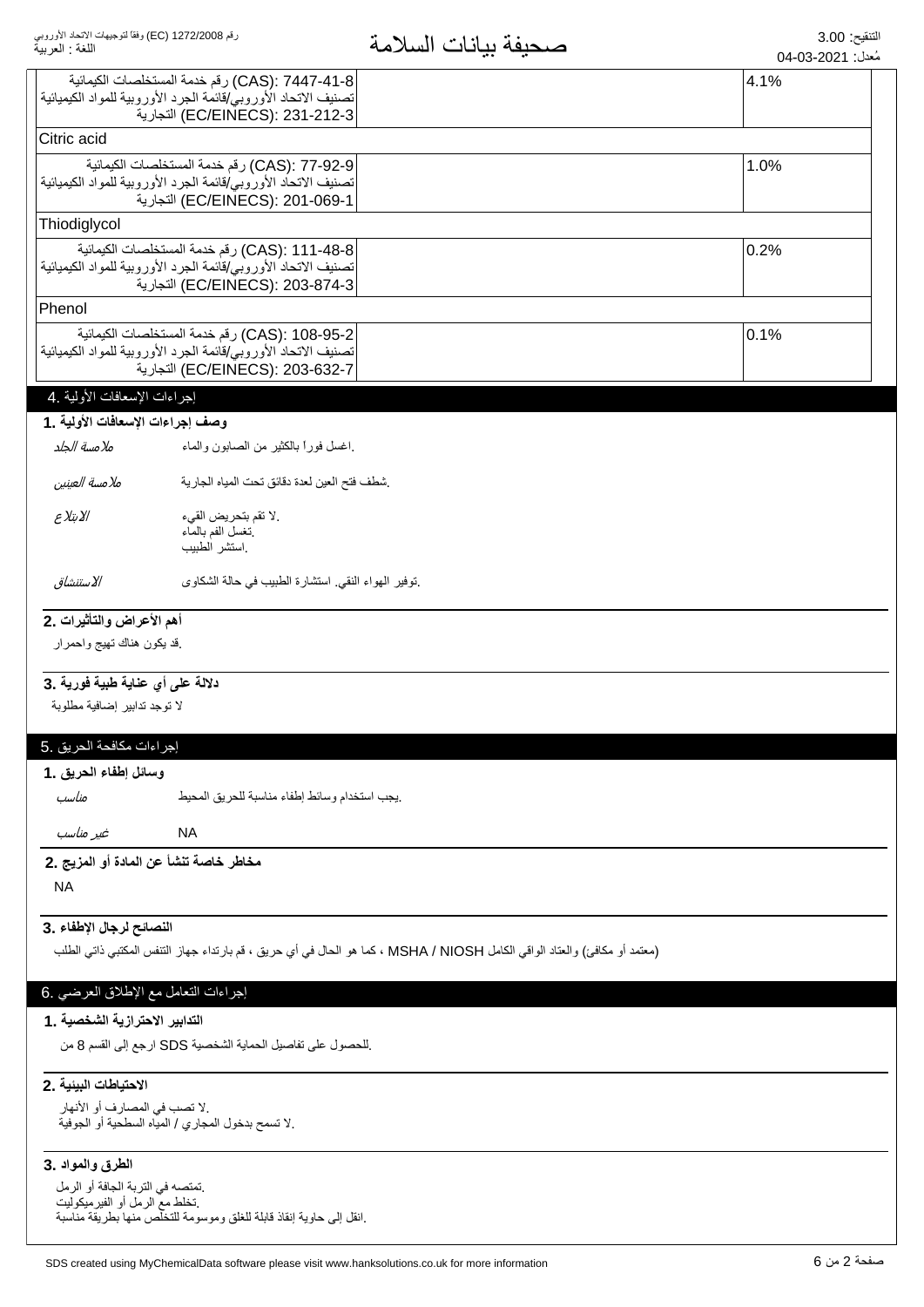# ـ منع حدوث المخاطر الثانوية ـ 4

لا شيء

# المناولة والنخزين 7

## التدابير الاحترازية الشخصية .1

͙̜̺͙ͯͅ͵̵͙̼͙ͣ̓͆̚͜ͳ̻̻̜̺͙͂̀̓ ΔλΎΧΕΎΑϠρΗϣΩΟϭϳϻ التعامل الآمن

ضمان وجود تهوية كافية في المنطقة

# ظروف التخزين الآمن، بما في ذلك أي تنافرات .2

| إدارة مخاطر التخزين     | يخزن في مكان بارد وجيد التهوية<br>إبقاء الحاويات مغلقة بإحكام<br>الابتعاد عن أشعة الشمس المباشرة. |
|-------------------------|---------------------------------------------------------------------------------------------------|
| ضوابط التخزين           | لا بوجد متطلبات خاصة                                                                              |
| الحفاظ على سلامة المنتج | لا بوجد متطلبات خاصة                                                                              |
| نصائح أخرى              | لا مزيد من المعلومات المتاحة                                                                      |

#### المستخدمين النهائيين المحددين .3

.يتم توفير المادة لأغراض البحث والتطوير والتشخيص المختبري بواسطة متخصصين فقط تستخدم في أجهزة تحليل الأحماض الأمينية من بيوكروم

### ضوابط النعرض/ الحماية الشخصية .8

#### معاملات الضبط .1

البيانات غير متوفرة

### **ضوابط التعرض .2**

| تدابير وقائية وصحية عامة             | بجب الالتزام بالتدابير الاحترازية القياسية عند المناولة |
|--------------------------------------|---------------------------------------------------------|
| إجراءات هندسية                       | ضمان وجود تهوية كافية في المنطقة                        |
| حماية العين/ الوجه                   | نظارات حماية                                            |
| حماية اليدين                         | ففازات النتريل                                          |
| حماية الجهاز التنفسي                 | الحماية التنفسية ليست مطلوبة                            |
| حماية الجلد                          | ملابس واقية                                             |
| نصائح أخرى تتعلق بالحماية<br>الشخصية | لايوجد بيانات                                           |

# الخصائص الفيزيائية والكيميائية .9

#### الخصائص الفيزيائية والكيميائية **.** 1

| المظهر                                            | سائل                |
|---------------------------------------------------|---------------------|
| الر ائحة                                          | الفينول قليلا       |
| تركيز بداية ظهور الرائحة                          | البيانات غير متوفرة |
| الرقم الايدر وجيني                                | 3.50                |
| نقطة الانصهار / نقطة التجمد                       | البيانات غير متوفرة |
| نقطة بدء الغليان ومدى الغليان                     | البيانات غير متوفرة |
| نقطة الو مبض                                      | البيانات غير متوفرة |
| معدل التبخر                                       | البيانات غير متوفرة |
| القابلية للاشتعال (مادة صلبة، غازية)              | البيانات غير متوفرة |
| الحدود القصوى/الصغرى لقابلية الاشتعال أو الانفجار | البيانات غير متوفرة |
| ضغط البخار                                        | البيانات غير متوفرة |
| كثافة البخار                                      | البيانات غير متوفرة |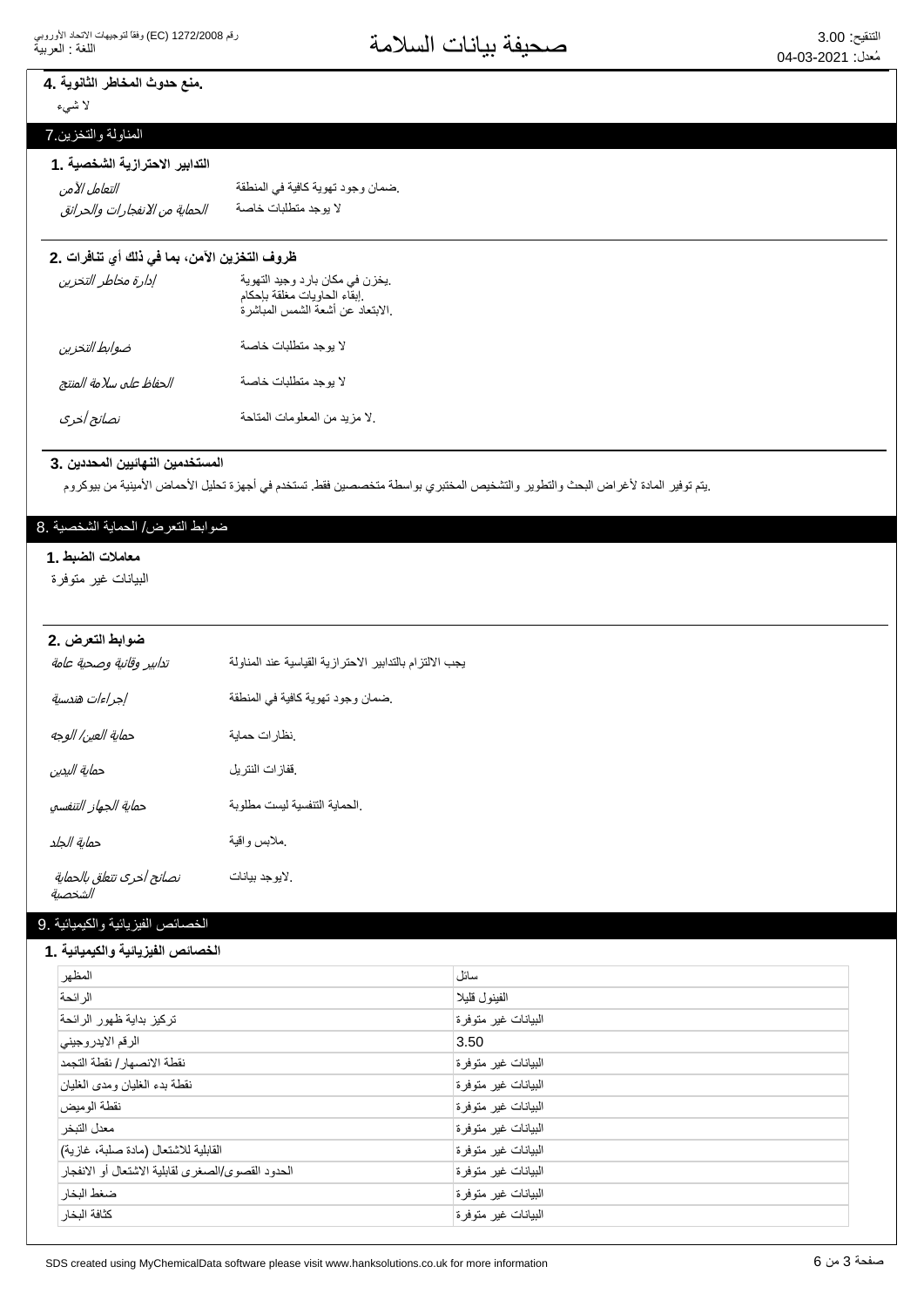#### رقم 1272/2008 (EC) وفقاً لتوجيهات الاتحاد الأوروبي اللغة : العربية

# التنقيع: 3.00<br>مُعدان 2021-03-400

| الكثافة النسسة                | $1.023$ g/mL        |
|-------------------------------|---------------------|
| فخابلية الذوبان               | ذوبان في الماء      |
| أوكتانول/ماء-n :معامل التقاسم | البيانات غير متوفرة |
| درجة حرارة الاشتعال الذاتي    | البيانات غير متوفرة |
| درجة حرارة التحلل             | البيانات غير متوفرة |
| در جة اللز وجة                | البيانات غير متوفرة |
| الخصائص التفجير ية            | البيانات غير متوفرة |
| الخصائص المؤكسدة              | البيانات غير متوفرة |

#### معلومات أخرى .2

لا نوجد معلومات إضافية متاحة

### الثبات وقابلية التفاعل .10

#### قابلية التفاعل .1

لا بوجد تفاعل غير عادي

#### **الثبات .2**

مستقر في درجة حرارة الغرفة.

# احتمالية التفاعلات الخطرة.3

لا ردود الفعل الخطرة المعروفة.

#### <mark>ظروف ينبغي تجنبها 4</mark>

ضوء شمس مباشر

# <mark>مواد غير متوافقة .5</mark>

ِ عوامل مؤكسدة.

### نواتج التحلل الخطرة .6

في عملية الاحتراق تتبعث أبخرة سامة.

# معلومات عن السمية .11

| <b>معلومات .1</b><br>د <i>رجة سمية حادة</i>               | لايوجد بيانات.        |
|-----------------------------------------------------------|-----------------------|
| تآكل/تهيج جلدي                                            | لا توجد معلومات متاحة |
| تلف/ تهيج شديد بالعين                                     | لا توجد معلومات متاحة |
| حساسية الجهاز التنفسي أو الجلد                            | لا توجد معلومات متاحة |
| التحول الخلقي لخلية الجرثومة                              | لا توجد معلومات متاحة |
| احتمالية التسبب في السرطان                                | لا توجد معلومات متاحة |
| السمية التناسلية                                          | لا توجد معلومات متاحة |
| السمية الشاملة لأعضاء مستهدفة<br>محددة- التعرض لمرة واحدة | لا توجد معلومات متاحة |
| السمية الشاملة لأعضاء مستهدفة<br>محددة- التعرض المتكرر    | لا توجد معلومات متاحة |
| خطر السحب بالمص                                           | لا توجد معلومات متاحة |

#### **المزيد من .2**

حسب معرفتنا فإن السمية الحادة والمزمنة لهذه المادة غير معروفة بالكامل

### معلومات بيئية .12

**درجة السمية .1**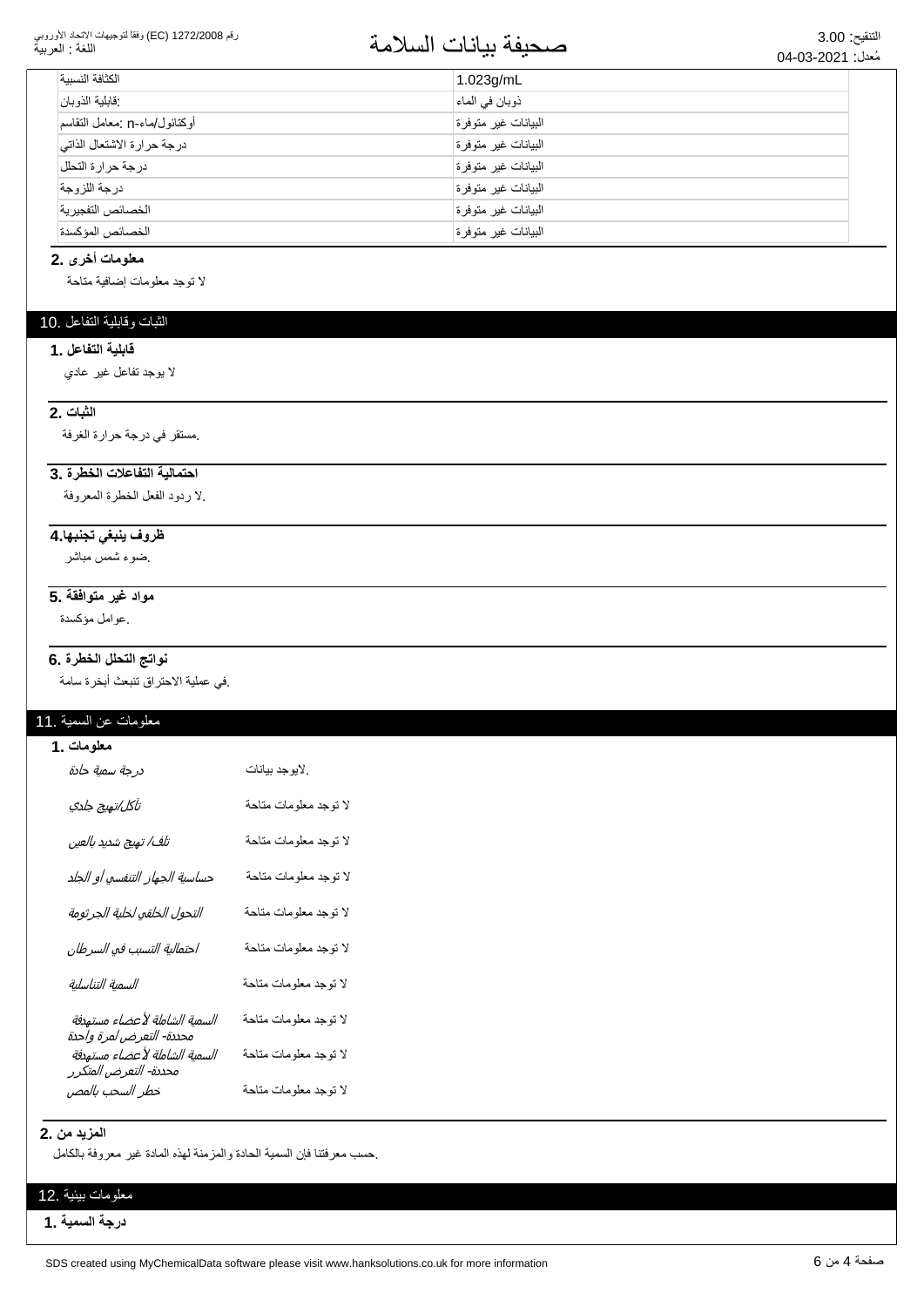# لا توجد معلومات متاحة

# الاستمرارية واحتمالية التفسخ .2

لا توجد معلومات متاحة

## احتمالية التراكم الحيوي .3

لا توجد معلومات متاحة

# مدى سهولة الحركة والتربة .**4**

لا توجد معلومات متاحة

# **5. ΔϣΎγϟϭ˱ΎϳϭϳΣΔϣϛέΗϣϟϭˬΔΗΑΎΛϟΩϭϣϟϡϳϳϘΗΞΎΗϧ (PBT) Ύ˱ϳϭϳΣ˱ΩΟΔϣϛέΗϣϟϭ˱ΩΟΔΗΑΎΛϟΩϭϣϟϭ (vPvB)**

لا توجد معلومات متاحة

# تأثيرات أخرى معاكسة .6

لا توجد معلومات متاحة

# اعتبارات التخلص من المادة .13

# طرق معالجة النفايات .1

بالتشاور الدولة ، واللوائح المحلية أو الوطنية للتخلص السليم. عمليات التخلص من المادة

ِيجِبِ أن يتم التخلص منها وفقا للوائح الرسمية مستقدم التخلص م*ن التغليف*.

# معلومات عن النقل .14

# جوًا (المنظمة الدولية للطيران المدن*ى* -إيكاو)

غیر مصنف کخطر فو النقل

# **˱έΑ (ADR)**

غير مصنف كخطر في النقل

# **˱έΣΑ (IMDG)**

غیر مصنف کخطر فی النقل

# لوائح السلامة، والصحة، والبيئة، واللوائح الوطنية .15

**1. ΔϳϧρϭϟϭϠϟϭˬΔϳΑϟϭˬΔΣλϟϭˬΔϣϼγϟϭϟ:** المنتج لا يخضع لأية لوائح أو أحكام إضافية.

#### **تقييم السلامة .2**

لا بو جد تقييم للسلامة الكيميائية

# معلومات أخرى .16 **1. ϯέΧΕΎϣϭϠόϣ:**

رقم 1272/2008 EC) تتوافق صحيفة بيانات السلامة هذه مع متطلبات لائحة